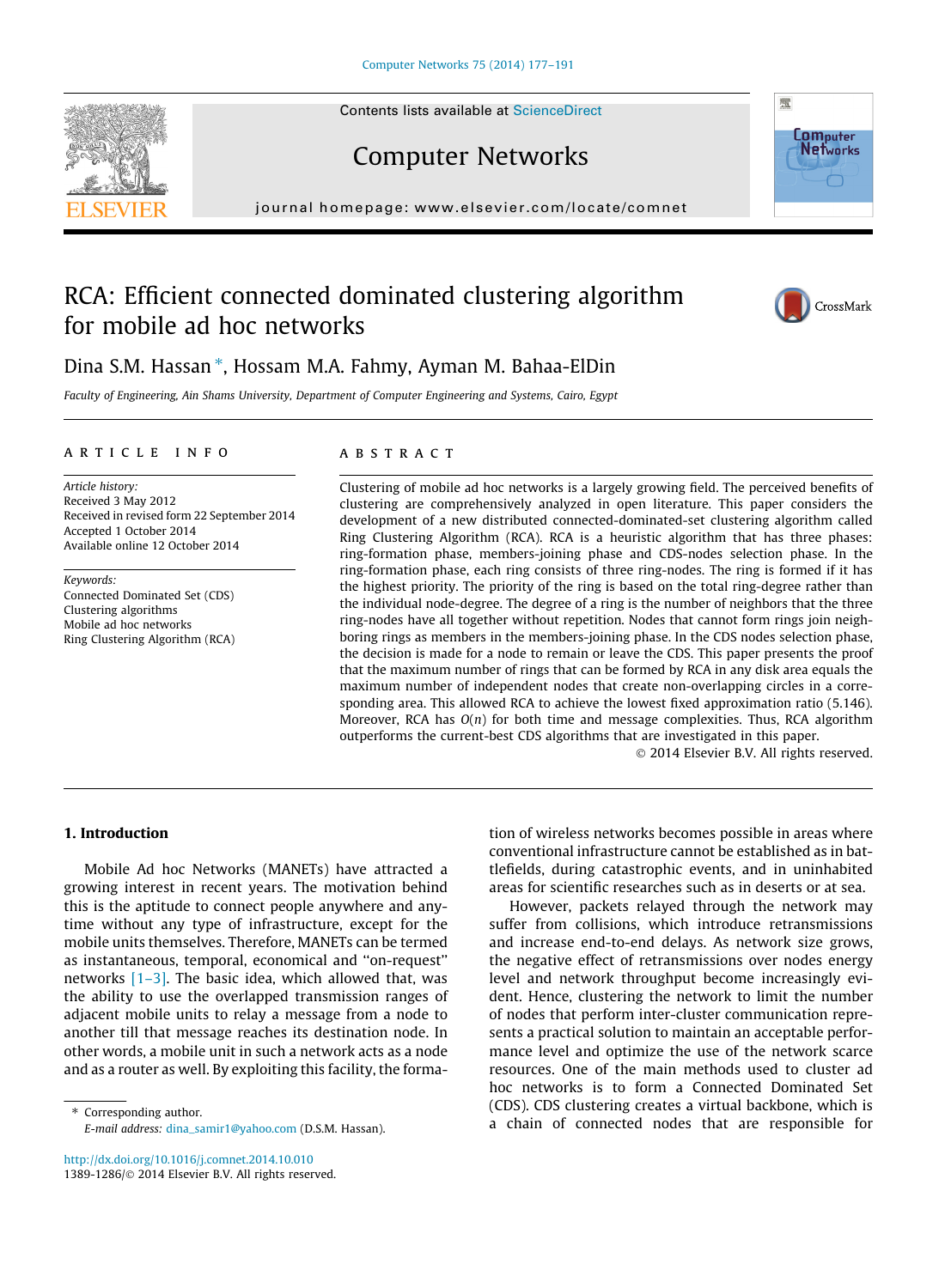handling communication requests in the network. Reducing the size of the CDS is a main target in CDS clustering; however, computing the minimum CDS is an NP-hard problem [\[4,5\]](#page--1-0). Accordingly, most CDS clustering algorithms are heuristic algorithms.

This paper proposes a novel greedy heuristic CDS clustering algorithm called Ring Clustering Algorithm (RCA). The main objective of RCA is to create the maximum number of rings. Each ring consists of three ring-nodes. Ringnodes from neighboring rings can connect to each other directly or through ring-members. A preliminary idea of this work was previously published in  $[6]$ . Section 2 presents a background about CDS clustering algorithms. Algorithm overview is presented in Section [3](#page--1-0). Section [4](#page--1-0) discusses RCA performance analysis. Simulation results are discussed in Section [5](#page--1-0) and finally, Section [6](#page--1-0) concludes this paper.

#### 2. Related work

In backbone or dominated set clustering, network nodes can only communicate through a set of nodes called the connected dominated set CDS. The CDS has two node types, independent nodes, also called dominators, and connectors, which link dominators together. These dominators are selected so that the hop distance between any two dominators is at least two hops. Dominators and connectors form the backbone of the network. However, as mentioned in the previous section, finding the minimum CDS (MCDS) was proved to be an NP-hard problem  $[4,5]$ . Therefore, CDS clustering algorithms tend to determine CDS nodes heuristically.

Accordingly, the produced CDS will always be larger than the minimum CDS (MCDS). In [\[7\],](#page--1-0) it was proved that the size of the Maximum Independent Set (MIS)  $\leq 4$ MCDS + 1. However, in  $[8]$ , the authors derived an inequality, in which they proved that  $MIS \le 3.8$  MCDS + 1.2. A tighter expression was lately presented in [\[9\]](#page--1-0), it states that  $MIS \leqslant 3\frac{2}{3}$  MCDS + 1. Finally, the best-known relation, which is  $MIS \leqslant 3.4306$  MCDS + 4.8185, was derived in  $[10]$ . The approximation ratio was used to reflect the size of the generated CDS over the MCDS. Several methods were used to identify the independent set and to form the CDS  $[11-13]$ . One of the well-known backbone algorithms is Rule-k algorithm [\[12\],](#page--1-0) which comes as an enhancement for Rule-1 and Rule-2 algorithms [\[14,15\]](#page--1-0). Rule-k algorithm has no fixed approximation ratio; however, it was proved in  $[12]$  that an upper bound for the approximation ratio has a very small probability of being infinitely large. The algorithm in  $[16]$  is an enhancement for Rule-k algorithm. It uses nodes degree rather than ID for assigning CDS nodes. The message optimal CDS algorithm [\[17\]](#page--1-0) has an approximation ratio bounded by 192 while the CDS algorithm in  $[18]$  has a fixed approximation ratio, which equals 44. Algorithms in  $[19,20]$  focus on reducing routing costs rather than minimizing the total CDS size. However, these algorithms have no fixed approximation ratios. Moreover, in [\[21\]](#page--1-0), a special case of the CDS is studied which is the Shortest Path CDS (SPCDS). In which, all intermediate nodes inside every pairwise

shortest path is included in the CDS. Although finding the minimum SPCDS is solvable in polynomial time, the approximation ratio of the proposed algorithm is not fixed.

The performance of RCA is compared to four recently published CDS clustering algorithms [\[7,9,22,23\]](#page--1-0) because they all have low and fixed approximation ratios. The first algorithm is Zone clustering algorithm [\[22\].](#page--1-0) In Zone algorithm, the dominator node is the node with the highest priority in its neighborhood. The priority of nodes can be determined according to various factors such as node ID, degree, mobility pattern or energy level. The algorithm was executed in two versions: the lowest ID node (Zone-Min-ID) and the highest degree node (Zone-Max-Degree) as dominator selecting factors. For either version, all nodes in the network start in the initial state. Then, the node with the highest priority assigns itself as a seed dominator and broadcasts a Dominator message to its one-hop neighbors. Each node receiving this message considers itself as dominatee and replies by broadcasting a Dominatee message. When a one-hop neighbor that has a lower priority than a dominatee node, and in the same time has the highest priority among its initial state one-hop neighbors, receives a Dominatee message from that dominatee, it assigns itself as a non-seed dominator. Accordingly, the network is divided into separate zones where in each zone there is only one seed dominator. These zones take the IDs of their seed dominators. Determined dominatees and non-seed dominators are members in these zones. In order to identify connectors, each dominatee broadcasts the One-Hop-Dominator message, which has the IDs of all one-hop neighboring dominators. The highest-priority node between two dominators, in the same zone, is considered a connector node and broadcasts One-Hop-Connector message. Each node receiving messages that have different zone IDs, considers itself a zone probable border node. Zone probable border nodes send Two-Hop-Dominator messages to inform their dominators about the IDs of neighboring zones and dominators. According to aggregated information, dominators assign border nodes.

The second algorithm is the Connected Dominated Sets-Bounded Diameters-Distributed (CDS-BD-D) clustering algorithm [\[23\]](#page--1-0). The CDS-BD-D algorithm is a distributed clustering algorithm that comprises two phases. The first phase applies the distributed Breadth First Search (BFS) algorithm [\[24\]](#page--1-0). The second phase selects dominators and connectors. After constructing the BFS tree the second phase starts. In this phase, the node may have one state out of three: the dominator state, which is colored black, the connector state, colored in blue, and an ordinary state, colored in white. The state of a node is determined according to its level in the BFS tree and its weight. The weight is calculated according to three prioritizing parameters.

The first parameter is the node energy level, the second one is its degree and the third parameter is the node ID. The node with the highest energy level is considered highest weight node. In case of a tie, the second parameter is checked then, if the tie still holds, the third parameter is used to break the tie. The root node is selected as a black